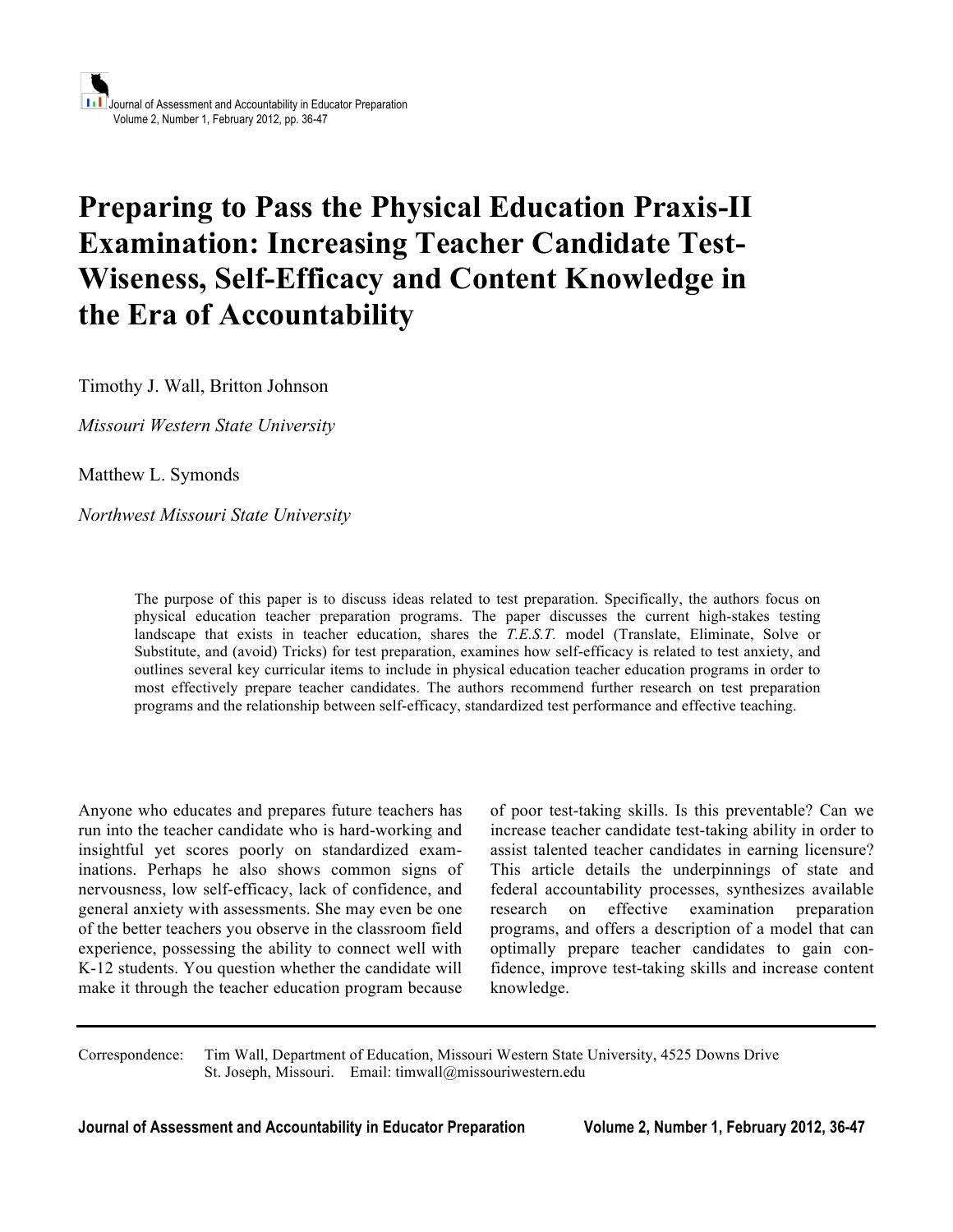# **Standardized Testing Trends and Increasing State and Federal Accountability**

Standardized testing to assess teacher quality and teacher knowledge has been a major issue in educational policy, decision making, and in American society generally since the 1983 U.S. Department of Education report *A Nation at Risk* (National Commission on Excellence, 1983). Some examples of the impact of educational accountability include federal legislation designed to increase teacher quality and teacher education program quality, including No Child Left Behind and recertification of Title II Programs.

#### **Teacher Education as a Broken System**

Some critics of teacher education, notably Hess (2002, 2009) and Ballou and Podgursky (1998, 2001), describe teacher education as a broken system that needs to have its monopoly on the production and licensure of certified teachers ended. Widespread antiteacher-education sentiment is increasing throughout American society, from Hollywood to the state capitols (Underwood & Mead, 2012). Spearheaded by the National Council of Teacher Quality (NCTQ), concerted efforts to end teacher education programs are now common. Underperforming teacher education programs are also shown in the film "Waiting for Superman", with its depictions of poorly trained teachers in low-performing schools. Yet another criticism of teacher education programs comes from a respected voice within the academy. Levine (2006) depicts teacher education programs as degree-trading cash cows with low standards and quality. Such criticism has profound policy implications, including a significant accountability change, moving away from trust in the profession of teacher education. Faith in teacher education programs is being replaced by a pronounced emphasis on the testing of teachers, teacher candidates, and K-12 students (Darling-Hammond, 2004; Horn, 2003, 2005; Wakefield, 2003). Accountability has become synonymous with tests such as the PRAXIS-II.

Furthermore, some prospective teachers may avoid a traditional teacher education program altogether if they possess a degree and can pass an exam. An example of this is the American Board of Certification for Teacher Excellence (ABCTE), which has received more than \$35,000,000 in federal funds to prepare teachers without a teacher education program through

fast-tracked clinical experiences and abbreviated mentoring (ABCTE, 2006). What ABCTE offers is that all ABCTE program graduates pass a standardized examination of content knowledge similar in design and content to the PRAXIS-II examinations. Testing, the purported gold standard for teacher quality, continues to be paramount in teacher education despite vociferous criticism about testing from many angles (Orfield, Marin & Horn, 2005).

Such a national policy shift away from providing resources for traditional teacher education programs and towards the ability to earn licensure through programs such as ABCTE (ABCTE) and Teach for America has defined teacher education policy debates in the last few years. The debate has gained widespread traction with media and, more importantly, state and national policymakers, who may not fully realize the grave policy implications of ranking and sorting teacher education programs merely by calculating pass rates on PRAXIS-II style licensure examinations or counting syllabi (Steiner & Rozen, 2004).

Such measures may not adequately assess the quality of any teacher education program, but are especially problematic for programs preparing physical educators. In fact, exams alone cannot and will not determine the true effectiveness of the teacher candidate who graduates from the program and goes on to reach, teach and inspire K-12 learners (Blue, Newell, O'Grady & Toro, 2002; Wakefield, 2003). Yet we in the academy have been remiss in failing to provide assessments that pass the straight-face test. We have not satisfactorily demonstrated that teacher education programs are significantly better than, or even equal to, alternative routes to teacher education (Wall, 2009). Federal Title II reporting requirements for programs preparing teacher candidates require states to utilize examinations like the PRAXIS-II as a component of assessment systems to evaluate the effectiveness of teacher education programs (ETS, 2012). Congress has recently addressed this dilemma with massive federal funding incentives for states and programs to compete for grants to innovate and design better assessment and accountability systems.

#### **Federal Funding Increases and Accountability in the Obama Administration**

Recently, Congress has released massive federal funds including Race to the Top (RTT) and American Reinvestment and Recovery Act (ARRA) to improve teacher education and develop and utilize longitudinal data systems to assess teacher education program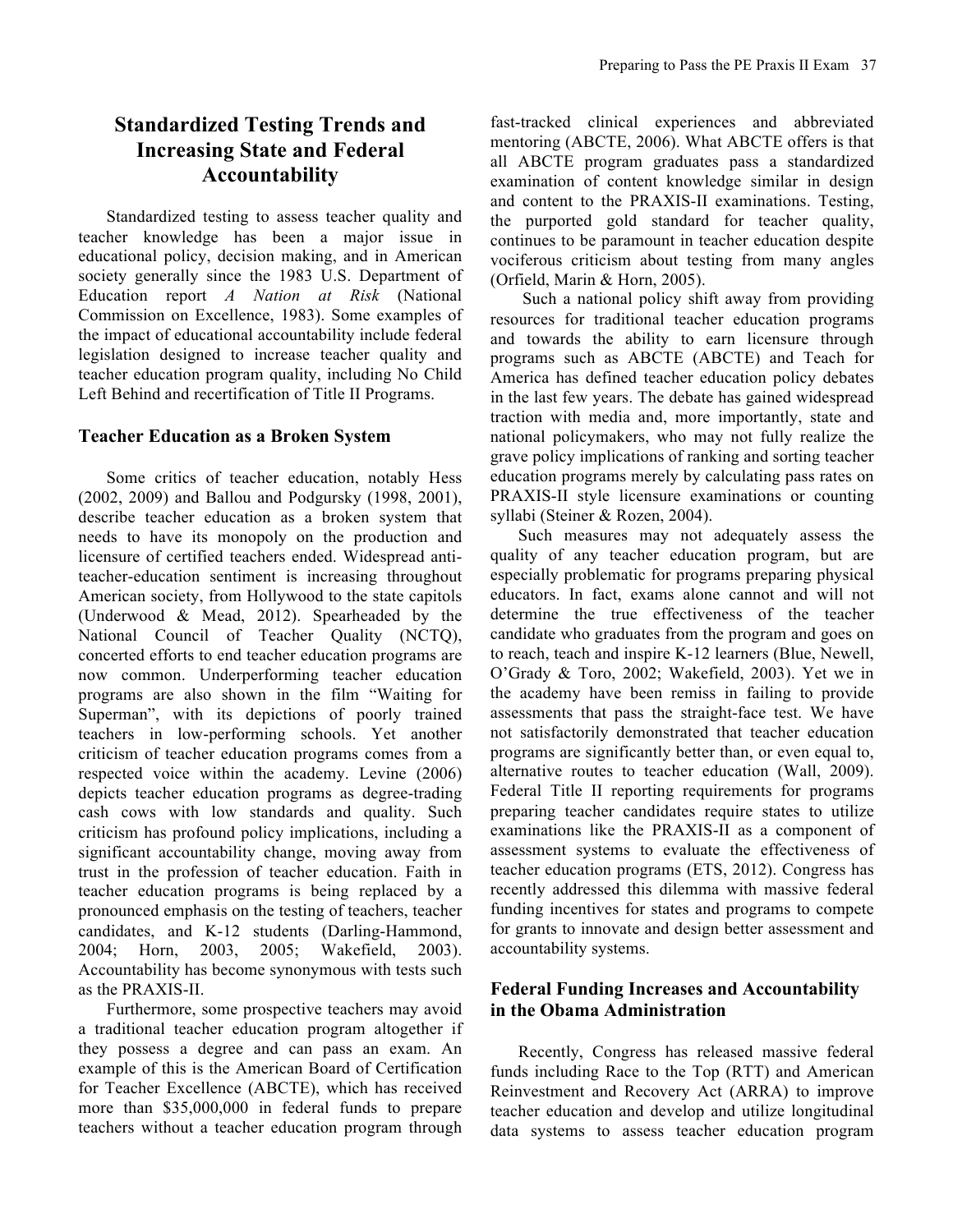effectiveness. Releasing hundreds of millions of dollars in education funding is, on the surface, a tremendous opportunity for teacher education programs. The money is an incentive to innovate and improve teacher education programs, whether traditional or alternative. There are three separate components to this increasing funding, and related accountability considerations as well.

#### *Background to Federal Funding Policy Changes*

First, increased federal education funding (offered for reform or innovative programs) is a partial response to criticisms related to perceived poor quality of teacher education. It is also a by-product of the lack of information about valid and reliable measures of teacher candidate effectiveness. This relates to widespread criticism from reformers such as Hess, whose criticisms can be summarized by the oft-stated notions that teacher education is expensive, out-oftouch with the business world, ineffective, and an inefficient way to produce teachers for approximately 200,000 relatively similar jobs (Hess, 2010). Kumashiro (2010) describes such criticisms as troubling efforts to end teacher education. Standardized assessments such as the PRAXIS-II can be seen as a lever to rank, sort, rate, evaluate and close those programs deemed comparatively poorperforming. Second, federal funding increases are partially attributable to stimulus-grant funding as a principal component of the recession recovery. Third, the release of RTT and ARRA funds reveals the policy intentions of both the Obama administration and Education Secretary Duncan (2009), who would like to improve teacher education using a factory model of incentives and punishments for effective and ineffective teacher education programs.

Yet despite the increased funding, increasing accountability and assessment of teacher education program effectiveness still relies on one main measure: the percentage of teacher education program completers who successfully demonstrate their content knowledge on licensure examinations such as the PRAXIS-II. But what if the PRAXIS-II is not the best measure of teacher candidate knowledge? For physical education teacher candidates, in particular, should examination performance provide the principal determinations of the ability to reach, teach, and inspire future K-12 learners?

Finally, consider the Educational Testing Service (ETS), the non-profit testing company that developed and sells the PRAXIS-II examinations to states and is

responsible for ensuring that they are valid, reliable, and bias-free. In 1998, before unveiling the PRAXIS-II series, ETS expressly recommended that the PRAXIS-II examination not be utilized to rank and sort teacher education programs and assess 'quality' based on the number of completers who pass the exam (ETS, 1998). How can teacher education programs best deal with misused high-stakes assessments? Unfortunately, ranking and sorting programs through teacher candidate pass rates is precisely how teacher and program quality are defined in the era of high-stakes examinations and increased accountability. Standardized tests of teacher candidate content knowledge such as the PRAXIS-II series have become the foundation of assessment systems to gauge teacher candidate and program quality, as required by national accreditors like the National Council for Accreditation of Teacher Education (NCATE), where 80% of an accredited institution's teacher candidates must pass the state licensure examination (NCATE, 2012).

## **Accountability, Assessment Systems, and National Teacher Education Accreditation**

Accreditation and standards-based accountability in educator preparation programs is most often accomplished through the development and implementation of assessment systems. Such systems may allow for individual programmatic differences in field-experiences, diverse experiences, and coursework. However, according to both NCATE and the Teacher Education Accreditation Council (TEAC), the dual national accrediting bodies currently merging as the accreditation agency for teacher education, one component remains the same for all teacher education programs per national mandate: standardized licensure examinations or tests of knowledge for teacher candidates (NCATE, 2008). While exams such as the PRAXIS-II are firmly in place as part of accreditation and accountability systems, there is a lack of evidence if these exams are, in fact, accurate predictors of teaching effectiveness. In effect, modern accreditation and accountability systems potentially misuse PRAXIS-II scores to evaluate teacher education programs, counter to the intended use of the PRAXIS-II series (ETS, 1998). This misuse has significant implications for teacher educators and the teacher candidates they serve, including increased stress for teacher candidates.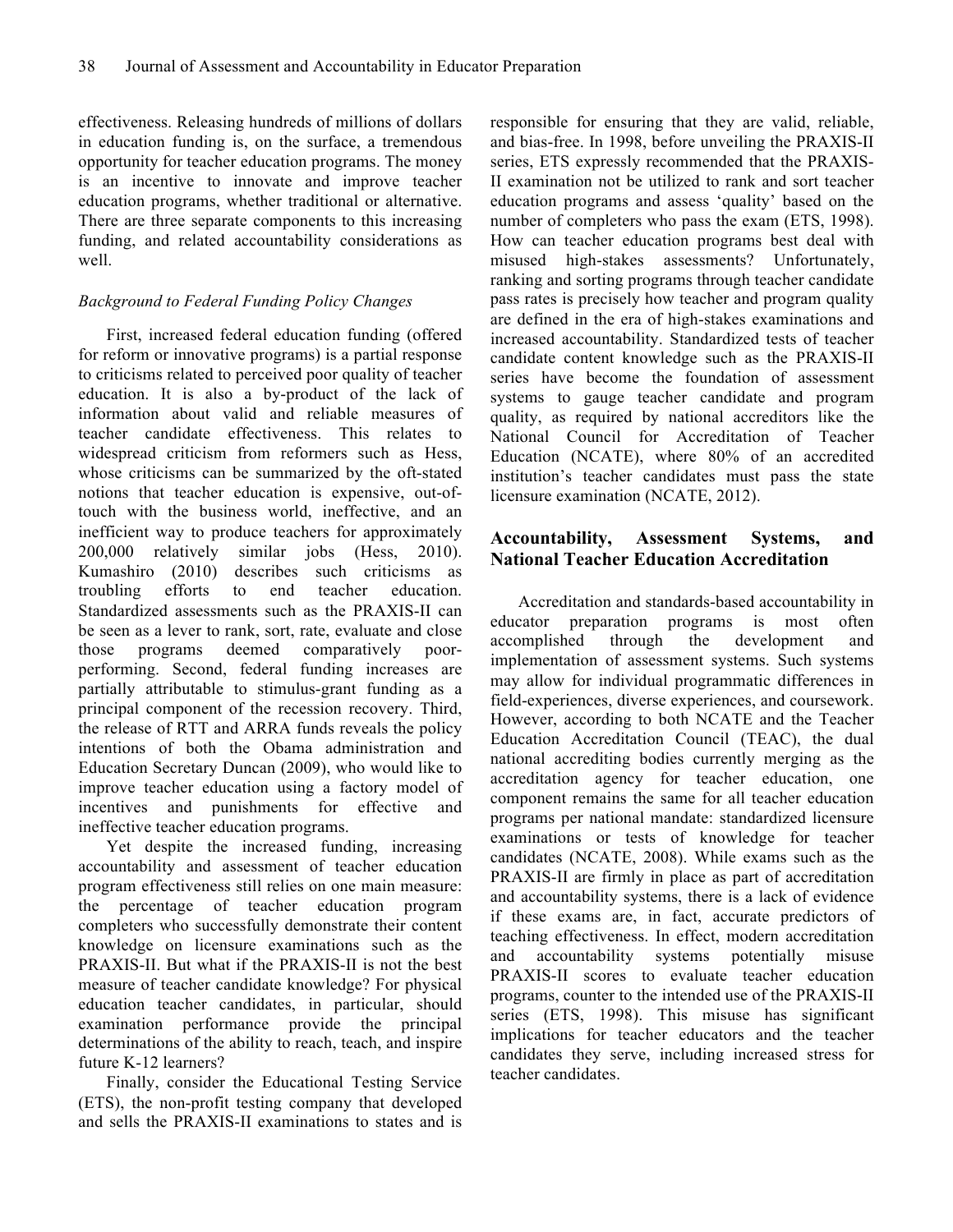#### *Accountability and Test Anxiety*

Many teacher candidates experience stress and anxiety before taking standardized licensure examinations such as the PRAXIS-II (Flippo, 1988; Gulek, 2003; Spielberger & Vagg, 1995; Wall, 2008). As high-stakes exams increase with increasing accountability from state and national stakeholders, teacher candidates face anxiety related to licensure exams. Tests and exams are still pervasive components of teacher education licensure, even though there are performance assessments already in use or being developed (for example, Performance Assessment of California Teachers (PACT), Pecheone & Chung, 2006). In spite of the pervasiveness of such tests, there is a gap in the knowledge of optimal methods to prepare teacher candidates for licensure examinations such as the PRAXIS-II.

#### *Teaching to the Test in K-12 and Higher Education*

Assessment misuse turns into pressure from deans, provosts, and university presidents to ensure high teacher candidate pass rates in order to avoid being ranked at the bottom of teacher education programs in a competitive marketplace. Teacher educators are pressured to adjust curriculum to meet PRAXIS-II criteria, much as K-12 educators deal with the culture of teaching to the test. Both of these factors relate to the pressure of high-stakes examinations and state and federal reporting mandates about determining effective teaching using high-stakes examinations.

#### *Summary of Accountability and Examination*

Educational researchers decry the widespread use of high-stakes assessments of content knowledge as the preeminent screening measure for teacher candidate fitness (Kohn, 2000; Perreualt, 2000; Wakefield, 2002, 2003). Despite the misuse of large-scale, high-stakes assessments (Darling-Hammond & Youngs, 2002; Johnson & Johnson, 2002; Kohn & Shannon, 2002; Orfield, Marin & Horn, 2005), teacher candidates must pass standardized exams in order to graduate and become licensed. Thus, teacher education programs must develop and share best practices in preparing teacher candidates for the PRAXIS-II examination. Additionally, programs must strive to meet the specific needs of physical education teacher candidates, whose preferred learning style is likely more hands-on and kinesthetic than optimal for successfully completing a two-hour multiple-choice exam such as the PRAXIS-II (Wall, 2008). Researchers including Gardner (2004)

have noted that some learners' preferred learning style includes kinesthetic learning through movement and activity, not just verbal-linguistic learning. For those learners, including many physical education teacher candidates, the PRAXIS-II series, and standardized examinations in general may cause undue stress, anxiety, and potentially impair test performance (Spielberger & Vagg, 1995). Licensure examinations like the PRAXIS-II are geared at non-kinesthetic preferred learning styles, since they offer no teacher candidates the chance to move creatively.

#### **Physical Education Teacher Candidates and Standardized Assessments**

The dearth of effective test-preparation models is particularly notable in physical education, a discipline attracting hands-on, kinesthetic learners (Green, 1989; Gulek, 2003). Active learners do not generally thrive in the conditions concomitant with a two-hour, 120 question multiple choice examination such as the PRAXIS-II, which involves sitting at a desk and using just a pencil to demonstrate comprehension of key pieces of discrete knowledge deemed germane to being a physical educator. These teacher candidates prefer movement and activity to most effectively process information and demonstrate learning (Gardner, 2004). However, they must submit to a high-stakes evaluation process (PRAXIS-II) that resembles neither the way they are taught to instruct their students nor the manner in which they perform optimally.

We sought to develop a mechanism to increase activity, confidence, and content knowledge while boosting self-efficacy in students who need to "do" and "move" to perform optimally on assessments. A program was developed at two Midwestern, regional teacher education institutions by faculty who serve as physical education teacher educators and an assessment director for teacher education. These faculty also participate in assessment and accountability efforts for both state and NCATE accreditation.

The program was designed based on research on effective test-preparation programs in an effort to best prepare teacher candidates for the PRAXIS-II examination. Figure 1 depicts the goals of our test preparation workshop, known as *T.E.S.T*. (Translate, Eliminate, Solve or Substitute, and (avoid) Tricks). It visually depicts and synthesizes the three optimal areas of effective examination-preparation for physical education teacher candidates: increased test-wiseness, self-efficacy, and content knowledge.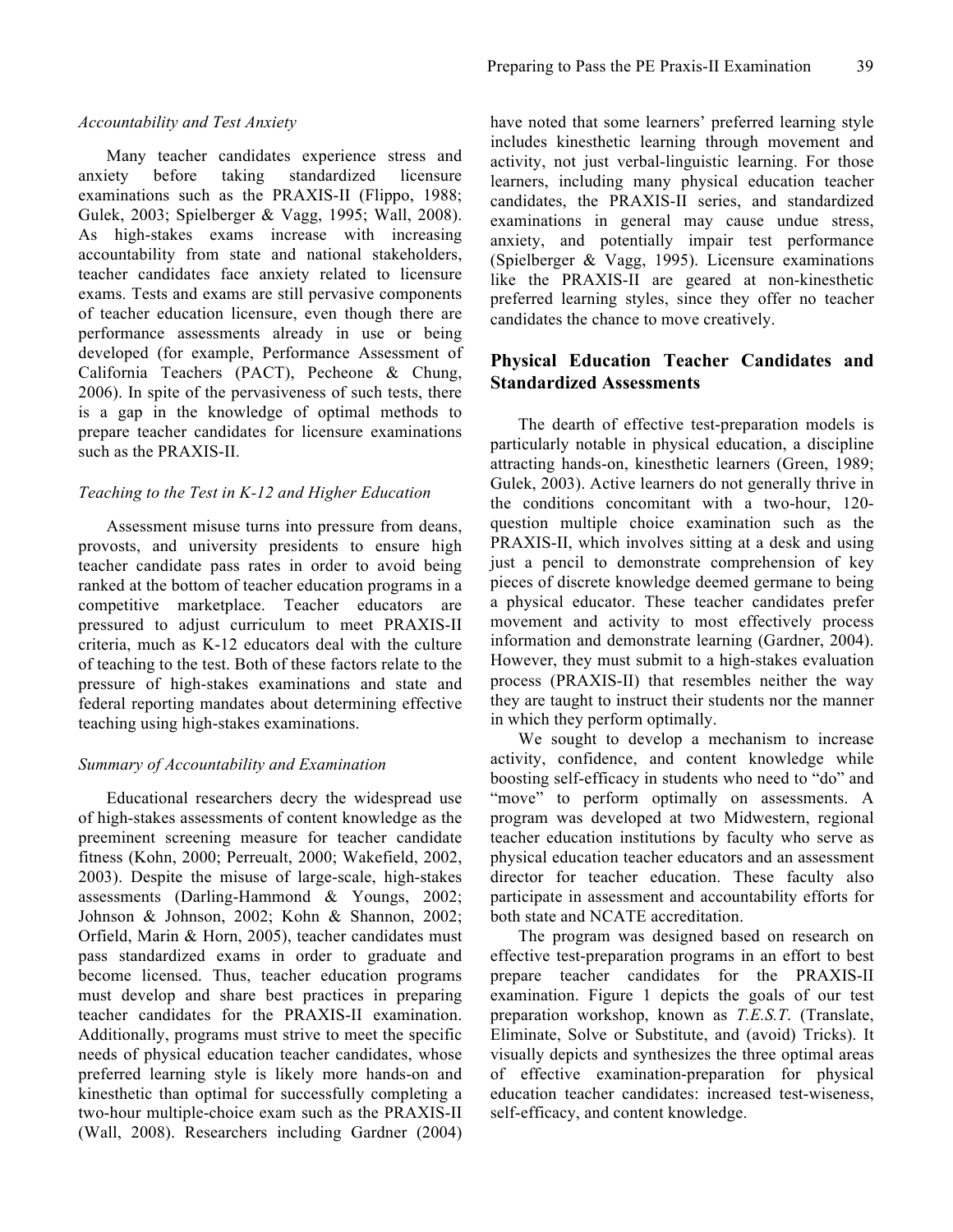One of the most important components of effective examination preparation is increasing teacher candidate test-wiseness (Flippo, 1988). The next section chronicles the best practices for preparing teacher candidates for high-stakes examinations by increasing their test-wiseness.



*Figure 1. A visual representation of the goals of the T.E.S.T. exam preparation program. Optimal performance occurs when all three variables are very high.* 

# **Increasing Teacher Candidate Test-Wiseness, Self-Efficacy, and Content Knowledge**

A review of the literature demonstrates that testwiseness, or test-taking ability, can be taught. Flippo (1988) states that improving one's innate testing ability is not only possible, it is probable, by improving one's test-wiseness. Flippo (1988) asserts that test-wiseness is developed most efficiently by test takers who actively participate in in-depth practice, receive helpful feedback, and make a concerted attempt to improve their test-taking skills. Furthermore, Wall (2008) notes that standardized teacher education exams such as the PRAXIS-II require disciplined reading and high levels of reading comprehension skill. This is particularly pertinent for the physical education teacher candidate, who must possess (or develop) her ability to decode complex test questions and confidently select a response. Additionally, a review of the extant literature revealed that teacher candidates must possess content

knowledge, test-taking strategies, and effectively utilize stress-reduction techniques to perform optimally. These three characteristics of effective test-preparation were defined to be components of effective examination preparation programs by Miyasaka (2000). But can examination preparation and test-wiseness be taught to teacher candidates? In a word, yes. Those few examination preparation programs that have been evaluated do show an increase in student performance after attending examination preparation sessions (Mee, 2000; Taylor, 1992; Wall, 2008). However, Bryant (2002) notes that few teacher education programs offer examination preparation programs designed to prepare teacher candidates for licensure examinations. Such a program was developed and implemented in our physical education teacher education program, in order to reduce teacher candidate anxiety.

#### **Psychic Entropy and Examination Preparation**

Csikszentmihalyi (1990) defines the combination of unrelenting anxiety and inability to focus on a particular task as "psychic entropy" (p. 36), which can paralyze thought and action and make effective task concentration nearly impossible. This can be a terribly hurtful condition for teacher candidates who fear examinations such as the PRAXIS-II, and may account for less than optimal performance of certain teacher candidates. For instance, several teacher candidates with adequate or even superior classroom teaching skills and good grades do not realize their potential on the PRAXIS-II examinations. An effective examination preparation program must assist these teacher candidates and allow them to earn licensure despite test anxiety and psychic entropy (Csikszentmihalyi, 1990, 1996). One way to reduce psychic entropy (Csikszentmihalyi, 1990) and learned helplessness is to offer calming strategies that enable physical education teacher candidates to increase focus and attention (Bandura, 1994; Eliot & Dweck, 2005).

#### *Focus and Attention During Standardized Examinations*

Students with low self-efficacy are at-risk for poor performance on standardized examinations (Bandura, 1994). For students attempting to pass the high-stakes PRAXIS-II examinations, being unable to focus attention (a symptom of test anxiety) could be a byproduct of low self-efficacy. Lack of focus is based partially on the psychological phenomenon of learned helplessness (Bandura, 1994; Eliot & Dweck, 2005).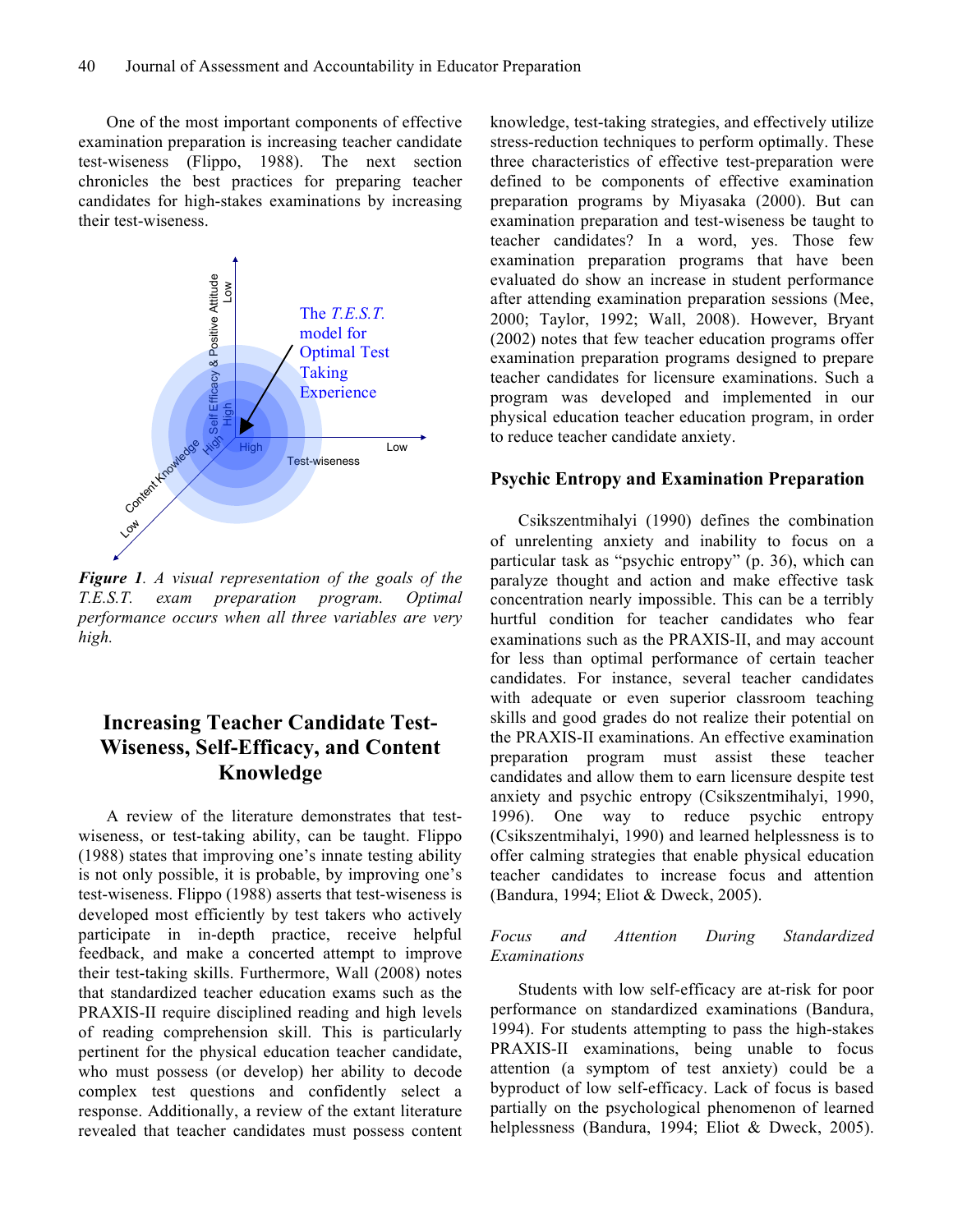The *T.E.S.T.* examination preparation program offers several components that are research-based practices that have been determined to increase student performance on high-stakes examinations. These better practices include: (a) content knowledge information, (b) a toolbox of test-taking skills based on test-wise strategies and practices associated with excellent testtakers, and (c) mental skill strategies to calm teacher candidates experiencing psychic entropy (Csikszentmihalyi, 1990; Weinberg & Gould, 2003).

#### *Self-Efficacy, Anxiety and Optimal Experience*

Some teacher education candidates demonstrate strong symptoms of test anxiety and the presence of low self-efficacy. They do not believe, whether true or not, that they possess ample capabilities to successfully accomplish a particular task (Bandura, 1994, 1997). Another way to describe self-efficacy is to say the maxim, "Whether you think that you can or you can't, you're right." Students lacking confidence in their abilities are demonstrably less likely to perform at their best, denying them from what Csikszentmihalyi (1990) refers to as the optimal experience, commonly associated with the sports-related phrase, "being in the zone." Our test preparation program was designed to enhance test-taking skills to match the significant challenge presented by the licensure exam.

Moreover, the symptoms of test anxiety can be pernicious (Spielberger & Vagg, 1995), including intense psychological (and often physiological) trauma, such as shaking, nervousness, sweating, and, as seen in the actions of the prospective test-taker in the introduction, an acute inability to focus on and concentrate on a particular task (Csikszentmihalyi, 1990). These symptoms can be associated with high stakes testing. Physical education teacher candidates, who are often extraordinarily nervous about taking a two-hour, fill-in-the-bubble-sheet examination, exhibit anxiety and low self-efficacy, which can impair examination performance. Literature supports the effect that event importance can have on anxiety levels (Burton & Raedeke, 2008). Boosting self-efficacy is essential in order to assist teacher candidates to believe that they can do well on the PRAXIS-II examination. Note that physical education teacher candidates are more likely to concentrate and feel confident if they believe that they can pass the examination.

#### **T.E.S.T. Technique: An Interactive Examination Preparation Program**

The *T.E.S.T.* program offers strategies, skills, and attitudes conducive to increase student knowledge and increase "self-efficacy" (Bandura, 1997). The program was developed based on several components related to recommendations suggested by McCabe (2003) and Chittooran and Miles (2001) pertaining to high-stakes test preparation programs that increase content knowledge, decrease test anxiety, and boost test-taker self-efficacy. The goal of the *T.E.S.T.* program is to move teacher candidates into what Csikszentmihalyi (1990) calls "the flow", (p. 71) so they perform optimally (p. 72) and improve performance on the physical education PRAXIS-II examinations.

The *T.E.S.T.* model is presented to students at the sophomore/junior level in a seminar forum. Figure 2 illustrates that developing a sense of self-efficacy (and an optimal exam experience) can help to prepare physical education teacher candidates for licensure tests.



**Figure 2***. Optimal experiences occur when skills and challenges are both high. Note. Adapted from Csikszentmihalyi 1990.*

The *T.E.S.T.* model was developed and implemented to boost teacher candidate confidence, test-wiseness, and content knowledge, so that students can have the optimal experience depicted above (Csikszentmihalyi, 1990). The model uses mixeddifficulty questions from sample examinations. This increases the ability of the teacher candidates to believe that they can solve the questions. Additionally, engaging the teacher candidates by encouraging and demonstrating how they can use a more active translation approach to exam questions yields better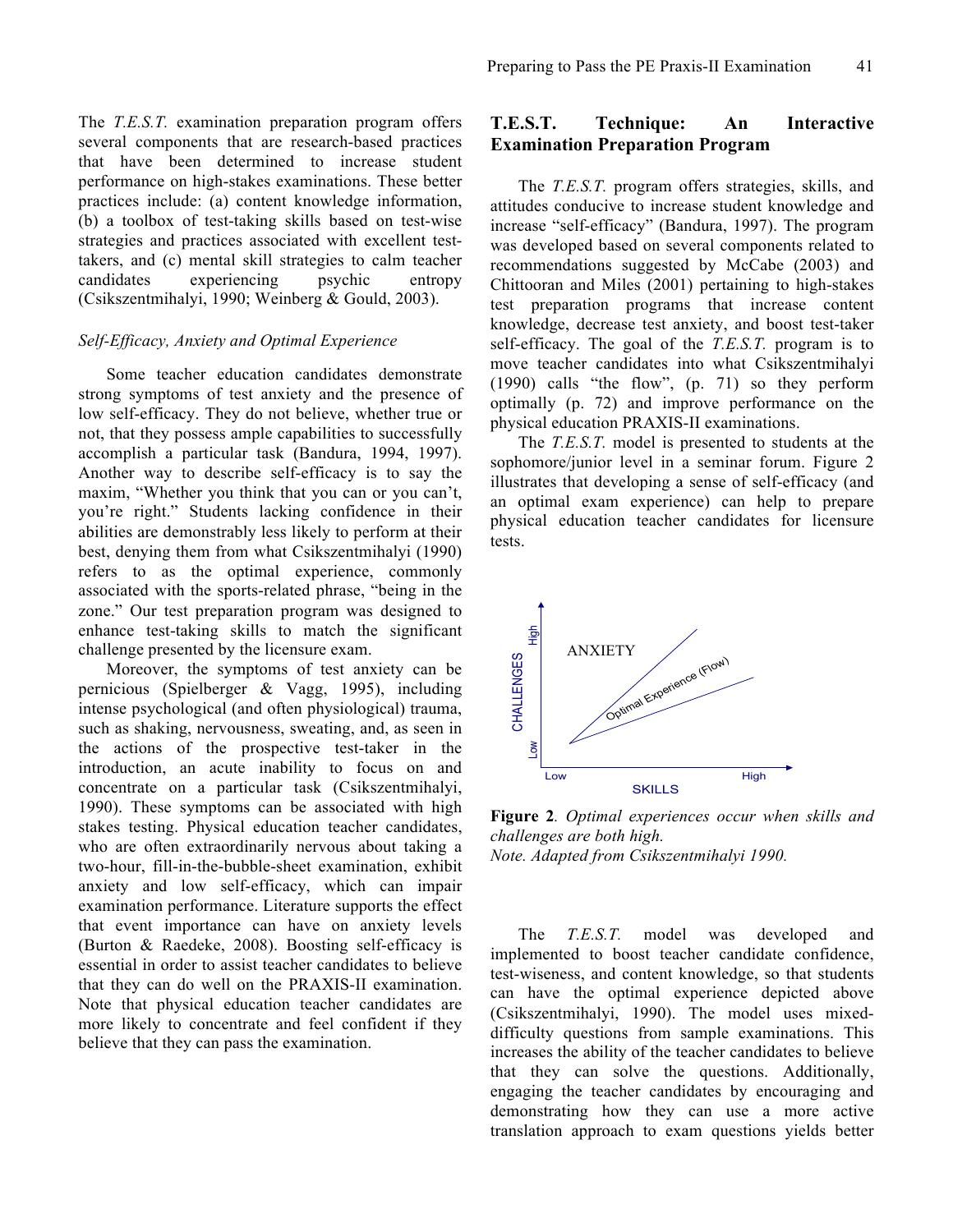results, including higher scores and more confidence (Wall, 2008). Providing hands-on, active strategies enables kinesthetic learners to thrive during high-stakes examinations that are stressful and alien to the preferred learning style of the physical education teacher candidate.

# **The Mental Side of Test Preparation**

Many physical education teacher candidates find themselves with content background and psychological skills often utilized in human performance in a physical sense. This psychological skill-set can be just as successfully applied to test preparation. Sport psychologists often prescribe anxiety management strategies to maximize performance in competitive situations. Similar to shooting a free-throw in the waning seconds of a basketball game, teacher candidates are attempting to accomplish a passing score on an entrance or licensure examination. Why, then, should we not employ the same strategies to increase the likelihood of success? Our contention is that we should. From the standpoint of self-efficacy, if the test taker enters an exam with sub-optimal confidence, the likelihood of achieving best performance is diminished. This test taking self-efficacy, also known as situationspecific self-confidence (Bandura, 1994), is essential for optimal performance in a high-stakes testing environment. The question then becomes, "What can we do to develop greater confidence during high stakes testing environments?"

#### **Prepare**

Preparation includes a number of items. First, the test taker should put in the time studying content. The entire teacher education program should be viewed as a central part of a process designed for success on licensure exams and success in the classroom. Teacher educators can assist with this part of the preparation process by designing and implementing course examinations that resemble the question type and format of the licensure exam. Moreover, there are certain content areas that can be specifically reviewed by the test taker. For example, these areas include a need to focus on motor skill and movement activities, biomechanics, body and spatial awareness, exercise physiology, anatomy and physiology, and motor development (ETS, 2011). In many cases, courses focused on these areas have occurred earlier in the

preparation program while the PRAXIS-II exam occurs at or near the end of the teacher education program. Thus the teacher candidate would benefit by reviewing these materials. A thorough review also has confidence benefits. Preparation also includes focusing on basic human needs. These include a good night's sleep, eating a small meal prior to the exam, and arriving at the test site early to develop a comfort level. Just as the basketball player arrives to the gym early for a shootaround, the test-taker should allow time to become familiar with the environment.

#### **Practice and Rehearsal**

An important part of the mental side of test preparation is plenty of opportunities for practice, just as we would in the sport environment. These opportunities should include questions of the same type and style as the test being prepared for, practicing with time limits in place, and practicing in a similar environment. Just as football teams practice the twominute offense, test takers should practice answering questions on-the-clock in a classroom environment, allowing one minute per question.

#### **Learn the Feeling of Best Performance**

In sport, we often ask athletes how they feel when they perform their best. The purpose of this activity is that, if we learn how we feel when we perform our best, we are more likely to learn how to replicate those feelings prior to the next performance. An important part of this process is the realization that for most people in most situations, some level of anxiety is normal and actually will help us improve our performance. Heightened levels of arousal help us to focus, think clearly, and operate efficiently while under time constraints. It is, however, the excess anxiety or arousal levels (Weinberg & Gould, 2003) that are detrimental to best performance. We define this excess level of arousal and/or anxiety as test anxiety. This can be seen graphically in Figure 3.

#### **Establish a Timeline for Success**

A prerequisite for solid mental preparation is that each individual should develop a timeline for success (Weinberg & Gould, 2003). The preparation we recommend does not just happen the night prior to examination. While for some students the preparation process may not require more than a week's worth of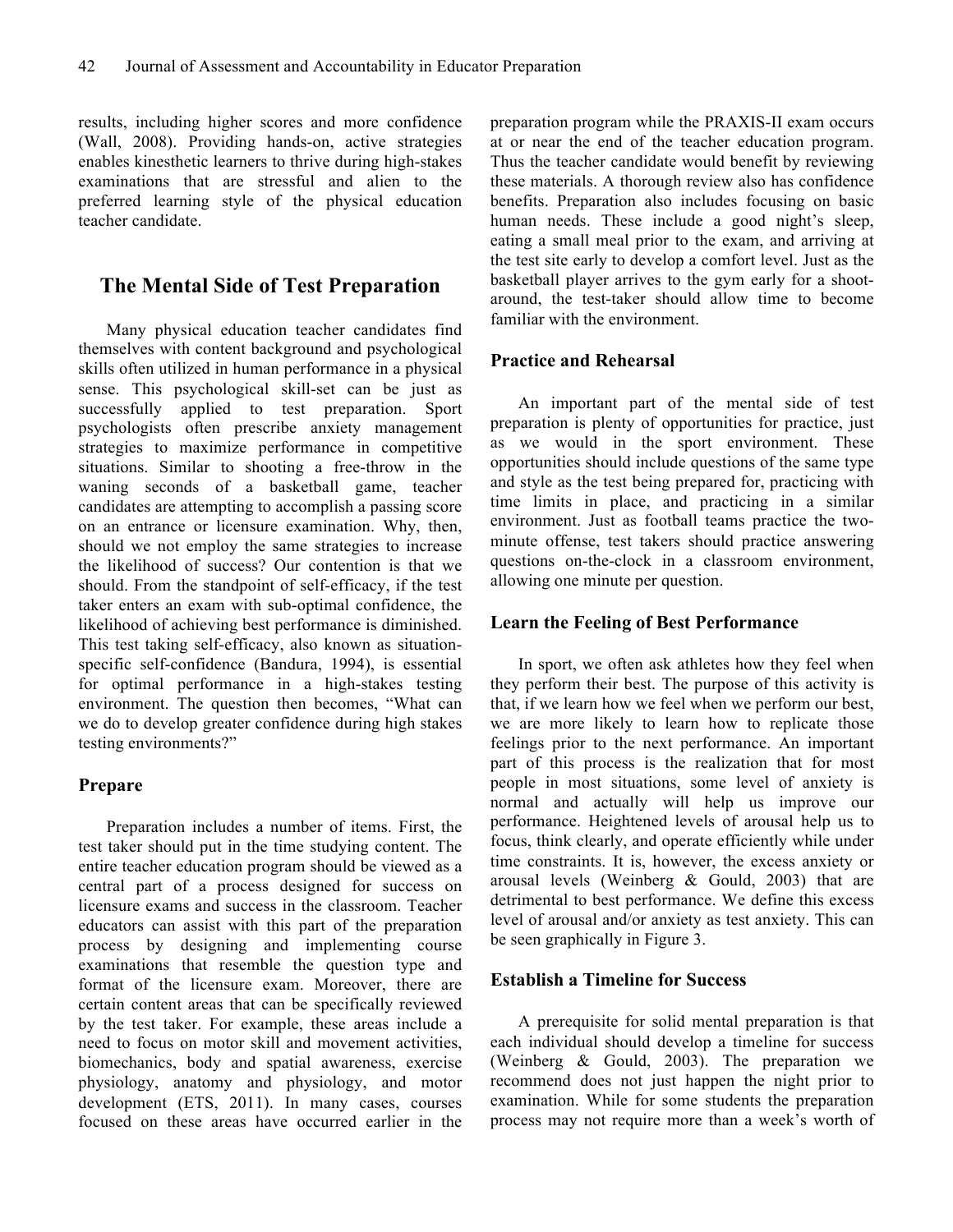time, for others—especially those with heightened test anxiety—the process should last much longer. Therefore we recommend that teacher education programs offer support systems that would benefit all test takers, not just individuals who need extra help. Furthermore, as results on standardized tests have become a measure for teacher education program success, institutions could benefit from providing the services that teacher candidates need. Ultimately, these services may allow institutions to focus more on the content in teacher preparation program as a conduit for developing the best teachers, not just the best test takers. We discuss physical education content in the following section.



**Figure 3***. The Arousal/Anxiety and Performance Relationship. As arousal and anxiety increase to the optimal level, so does performance. However, arousal or anxiety increasing beyond the appropriate level leads to a dramatic decrease in performance (test anxiety).*

# **Content Knowledge**

Another important aspect of an effective licensure preparation program for physical educators includes a focus on essential content knowledge, pedagogical and assessment skills, and professional dispositions. This

section of the paper will focus on the requisite content knowledge for physical education teacher education (PETE) programs. We support the application of program standards in teacher preparation programs and believe that it is these types of standards upon which teacher candidates should be tested for licensure. According to the National Association for Sport and Physical Education (NASPE) (2008), physical education teacher preparation programs should include the following components.

#### **Scientific and Theoretical Knowledge**

Examples of this include crucial physiological and biomechanical concepts, applied motor learning principles, psychological/behavior theories, and pertinent historical, philosophical, and social perspectives. Additionally, teacher candidates should have a developed "coaching eye", that is to analyze, correct, and provide timely feedback to improve motor skills (NASPE, 2008).

#### **Skill and Fitness Based Competence**

Teacher candidates should be educated in physical skills and related dispositions. This includes maintaining a health-enhancing level of physical fitness, possessing competence in motor skills, and the ability to effectively demonstrate motor skills in a variety of movement related activities (NASPE, 2008).

#### **Planning and Implementation**

Accountability in the classroom begins with the development of lesson plans. Qualified physical education teacher candidates identify and meet the needs of all students. Physical educators utilize state or national standards to develop appropriate instructional goals while successfully managing resources to best plan, modify, and adapt instruction to meet the needs of diverse learners. Furthermore, physical educators utilize and apply technology as a tool for learning (NASPE, 2008). Physical educators have a unique opportunity to differentiate and scaffold instruction for students via stations, self and peer assessment, small group activities, self-selected participation, and lead-up games.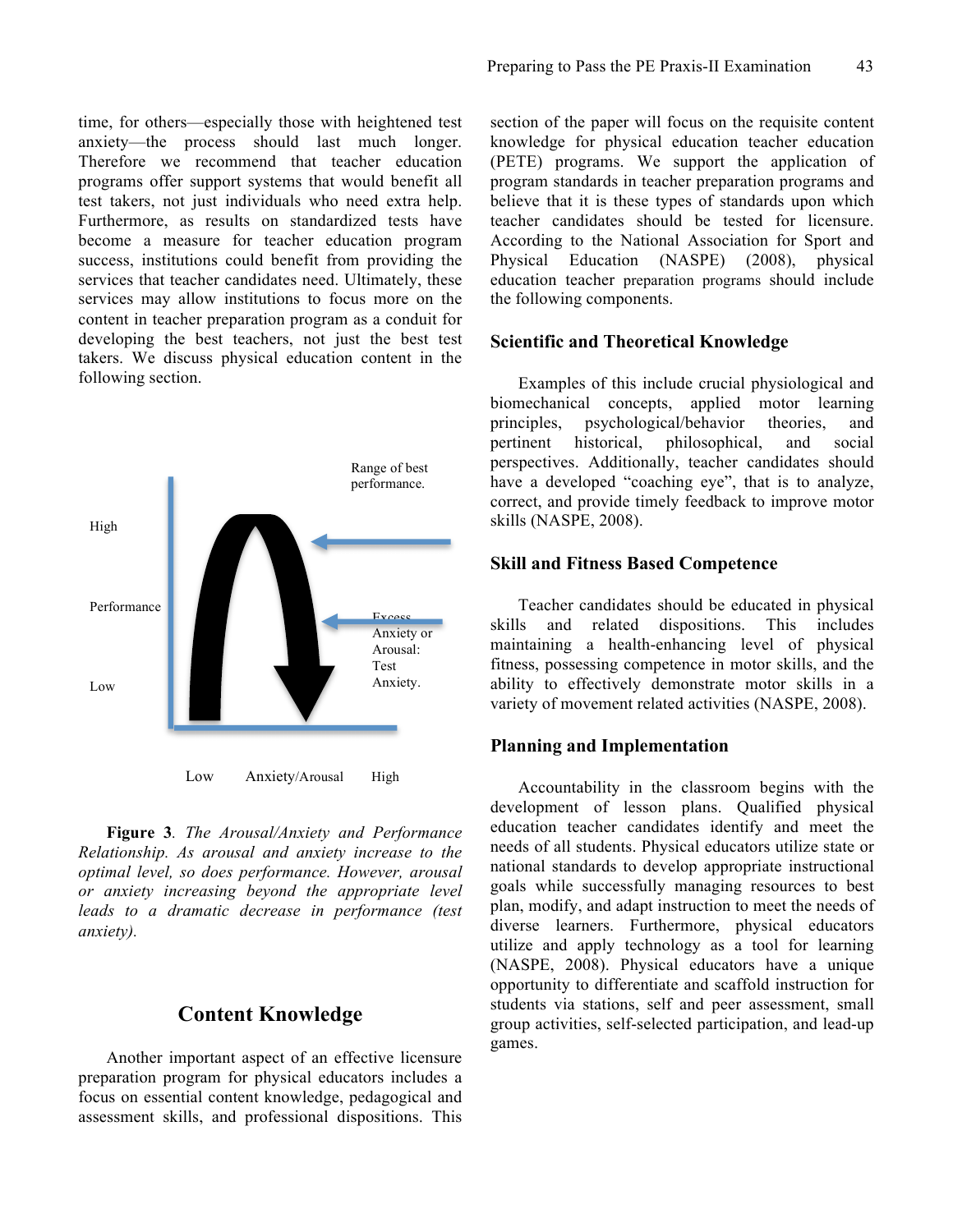#### **Instructional Delivery and Management**

Proper delivery of instruction and classroom management is necessary to ensure that all students are able to meet the lesson objectives. Proper delivery includes effective verbal and non-verbal communication, for example providing students with appropriate and useful cues, prompts, and feedback that increase student learning and skill development. Moreover, good communication assists with motivation. Effective physical educators recognize changing classroom dynamics and make appropriate instructional adjustments based on student performances and responses. Finally, teacher candidates with a gift for instruction and management utilize rules, routines, and transitions to create and maintain a safe and effective learning environment while modeling responsible personal and social behaviors (NASPE, 2008).

Maximizing class time requires that teachers use transitions, such as movement from one place to another, or gathering equipment, to meet lesson objectives. Students should move with a purpose. They could stretch their arms while walking to the baseline to throw a ball at the secondary level, or act like their favorite animal as they move to midcourt for a general coordination lesson at the elementary level. Each of these moments can enhance the student's ability to meet the necessary objectives (Pangrazi & Beighle, 2010). Rapid transitions also allow the physical educator to better utilize limited classroom time. With a growing concern related to obesity and physical inactivity, every classroom moment should be utilized effectively.

#### **Impact on Student Learning**

Effective teacher candidates utilize assessment and reflection to support student learning and inform instructional decisions. Furthermore, teacher candidates should design and implement appropriate assessments before, during, and after lessons that are linked to outcomes and standards and measure student achievement. Regular, deliberate assessment helps to improve both instruction and student learning.

## **Professionalism**

Professionalism is the foundation for effective teaching. Teacher candidates should demonstrate professionalism by actively participating in collaborative activities leading to growth and development, exhibiting ethical behaviors, and conveying respect and sensitivity. Most importantly, quality teacher candidates demonstrate behaviors consistent with the belief that all students can become physically educated individuals (NASPE, 2008).

These standards provide a framework for licensure examinations. In contrast, the current national licensure examination (PRAXIS-II) for physical education teacher candidates is comprised of questions stemming from four major areas (ETS, 2011). The test composition is outlined in Table 1.

| <b>Content Category</b>                                 | Approximate<br>Percentage of the Exam |
|---------------------------------------------------------|---------------------------------------|
| Content Knowledge and Student<br>Growth and Development | 30%                                   |
| Management, Motivation, and<br>Communication            | 25%                                   |
| Planning, Instruction, and<br><b>Student Assessment</b> | 25%                                   |
| Collaboration, Reflection, and<br>Technology            | 20%                                   |

*Table 1. Composition of Physical Education Content Knowledge (0091) PRAXIS-II Licensure Examination*

*Source: Educational Testing Service, Test at a Glance, http://www.ets.org/Media/Tests/PRAXIS/pdf/0091.pdf*

While they contain some similar components, the standards prescribed by NASPE and those content categories included on the PRAXIS-II examination are not congruent. We support an examination focused on standards developed by the profession. In the meantime, to most effectively prepare teacher candidates, teacher educators must adequately address both the NASPE standards and the content areas included on the PRAXIS-II examination for physical education. For example, the PRAXIS-II exam contains few if any questions on professional dispositions. Additionally, the PRAXIS-II exam, as currently constructed, does not contain questions regarding the ability of teacher candidates to positively impact student learning. We agree with NASPE – these, and other components are essential for all good teachers and should be assessed to ensure high quality physical educators are entering schools.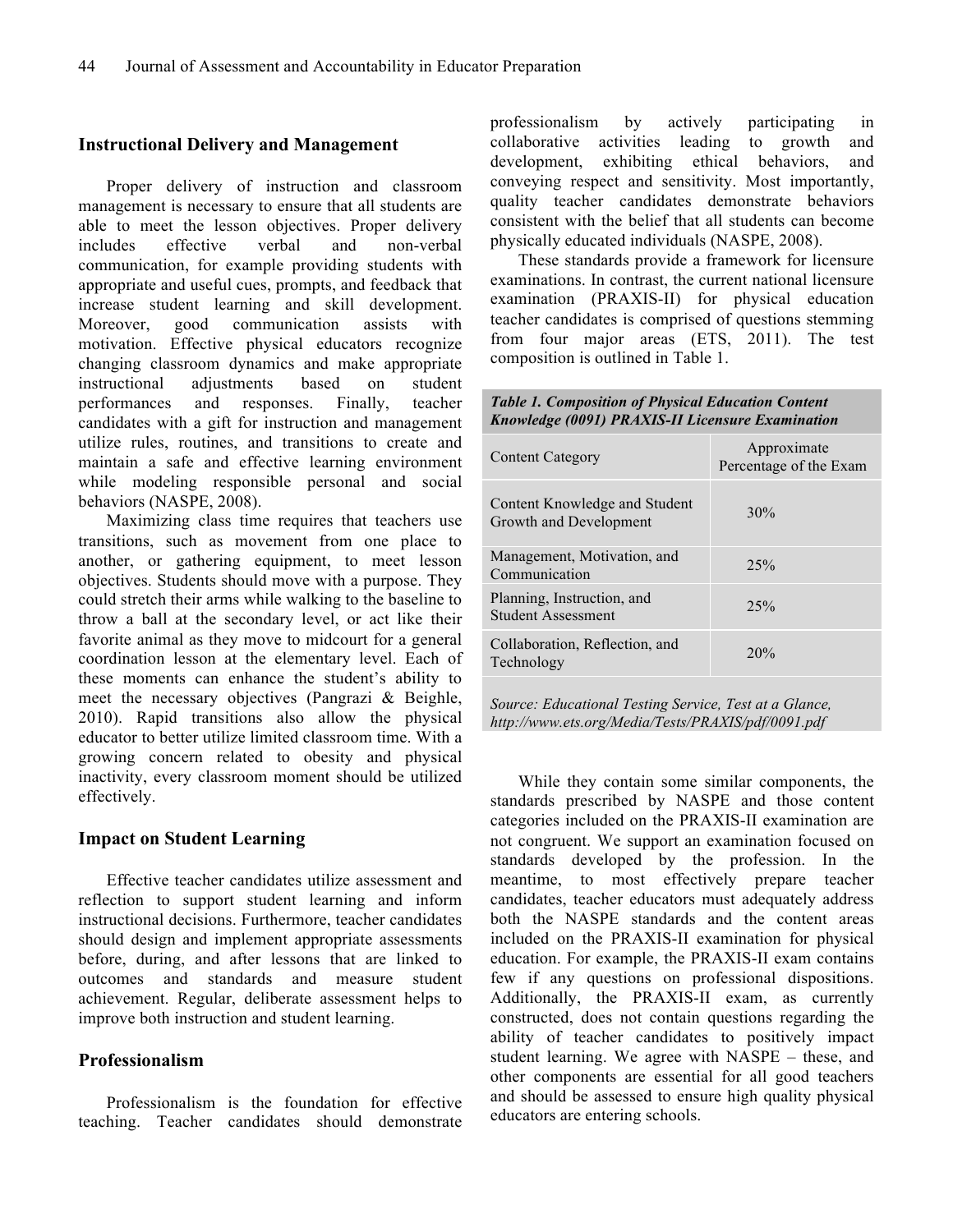# **Conclusion**

At the end of the day, PETE programs should be focused on placing effective educators in the classroom. In order to do so, PETE programs must design and implement programs that support teacher candidates through the high stakes testing process that exists in teacher education today. However, our recommendation is that this support system should be an enhancement to, rather than a focus of, programs. While we have explored what an effective test preparation program may look like, we realize that more research is needed to examine the effectiveness of test preparation programs.

Furthermore, we believe that part of the test preparation process—and ultimately, effective teaching—is encouraging and promoting the development of situation specific self-confidence (Bandura, 1994). This improved self-efficacy will improve the likelihood that teacher candidates will be prepared to succeed on required admission and certification exams. More importantly though, improved self-efficacy will enhance teacher effectiveness in the physical education classroom and lead to improved quality for physical education programs. The need exists, however, for further exploration of the effects of self-efficacy on standardized test performance and teacher effectiveness.

Our ultimate goal is to continue to work toward promoting healthy, active lifestyles for everyone by providing a positive physical education experience for all students. We believe this happens in teacher education programs that implement high standards for teachers and are focused on identifying and supporting well-rounded teacher candidates to navigate the highstakes test environment. Finally, we also recommend that physical education programs include components of effective teaching like planning for instruction and assessment, professional dispositions, classroom management, and the utilization of benchmarks and standards in the curriculum in order to positively impact K-12 student learning. We believe this provides the best opportunity to put the best teacher in every classroom.

## **References**

- American Board of Certification of Teacher Excellence (2006). *ABCTE briefs*. Retrieved from http://www.abcte.org
- Ballou, D., & Podgursky, M. (1998). The case against teacher certification. *Public Interest, 132*, 17-29.
- Ballou, D., & Podgursky, M. (2001). Reforming teacher preparation and licensing: What is the evidence? *Teachers College Record, 102*(1), 5-27.
- Bandura, A. (1994). Self-efficacy. In V.S. Ramachaudran (Ed.). *Encyclopedia of human behavior* (Vol. 4, pp. 71-81). New York, NY: Academic Press. (Reprinted in H. Friedman [Ed.]. *Encyclopedia of mental health*. San Diego, CA: Academic Press, 1998).
- Bandura, A. (1997). *Self-efficacy: The exercise of control.* New York: Worth.
- Blue, T. W., Newell, E. A, O'Grady, R. J., & Toro, J. A. (2002, February). *How do we find the best teachers? A study of the relationships among SAT, GPA, Praxis series test scores, and teaching ratings*. Paper presented at the annual meeting of the Association of Teacher Educators, Denver, CO.
- Bryant, D. Y. (2002). *The graduate entrance test as a predictor of the performance on the required teacher licensure test of post-baccalaureate students admitted to the teacher education program at Tennessee state university from 1995 to 2000*  (Unpublished doctoral dissertation). Tennessee State University.
- Burton, D., & Raedeke, T. (2008). *Sport psychology for coaches*. Champaign, IL: Human Kinetics.
- Chittooran, M. M., & Miles, D. D. (2001, April). *Testtaking skills for multiple choice formats: Implications for school psychologists*. Paper presented at the annual conference of the National Association of School Psychologists. Washington, D.C.
- Csikszentmihalyi, M. (1990). *Flow: The psychology of optimal experience*. New York, NY: Harper Perennial.
- Csikszentmihalyi, M. (1996). *Finding flow*: *The psychology of engagement with everyday life.* New York, NY: Perseus Books Group.
- Darling-Hammond, L. (2004). Standards accountability and school reform. *Teachers College Record, 106*,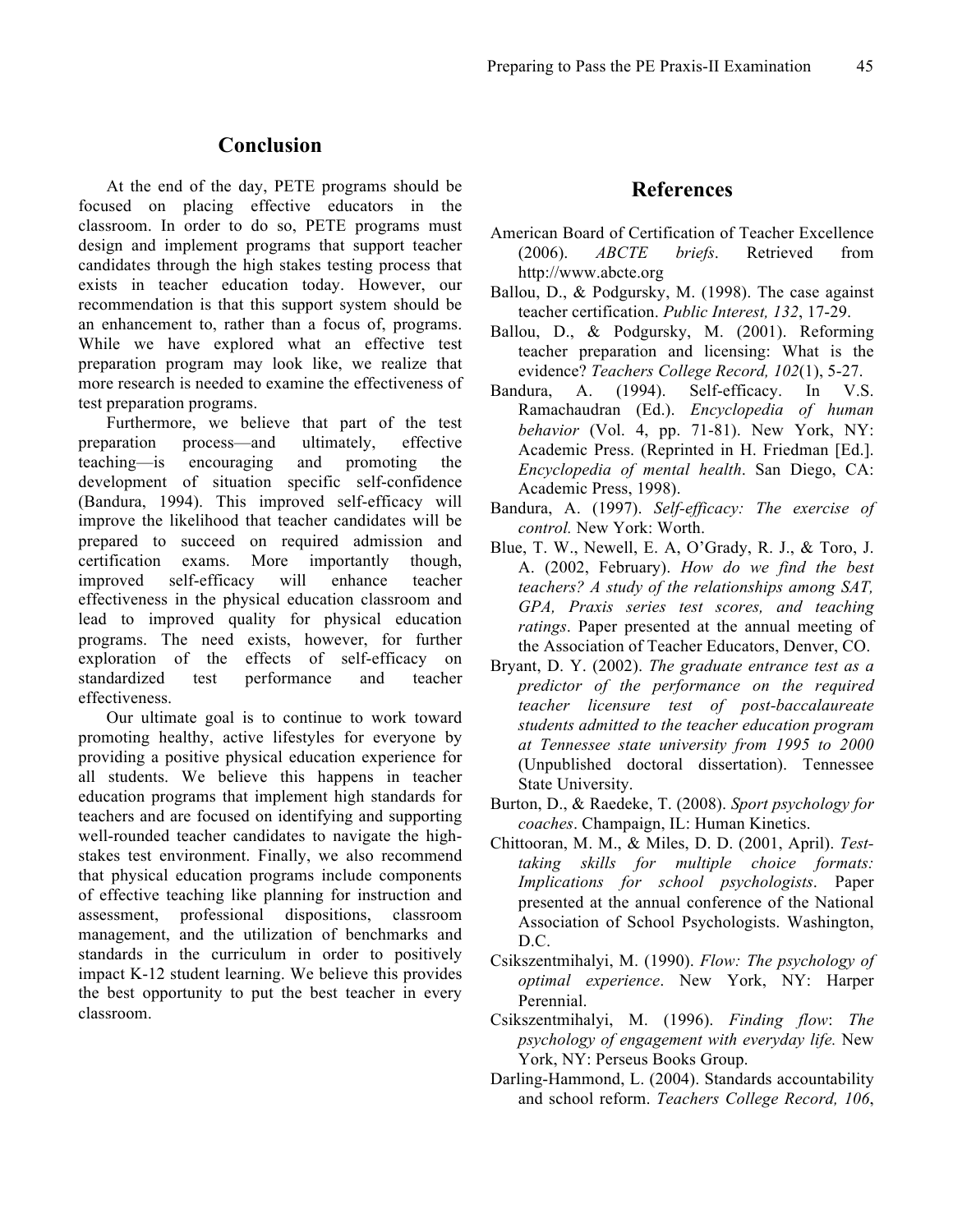1047-1085. Retrieved from http://www.schoolinfo system.org/archives/2006/03/standards\_accou.php

- Darling-Hammond, L., & Youngs, P. (2002). "Defining highly-qualified teachers": What does "scientifically-based research" actually tell us? *Educational Researcher*, *31*(9), 13-25.
- Duncan, A. (2009). *Teacher preparation: Reforming the uncertain profession—remarks of secretary Arne Duncan at Teachers College*, Columbia University. Retrieved from www.ed.gov/news/ speeches/2009/10/10222009.html
- Education Testing Service. (1998, May). *The use of Praxis pass rates to evaluate teacher education programs: An ETS background report*. D.C: Washington: Author.
- Educational Testing Service. (2011). *Physical education: Content knowledge (0091) - test at a glance*. Retrieved from http://www.ets.org/Media /Tests/PRAXIS/taag/0091/glance.html
- Educational Testing Service. (2012). *Title II reporting services.* Retrieved from http://www.ets.org/praxis/ institutions/services\_tools/titleii
- Eliot, A., & Dweck, C. S. (Eds.). (2005). *The handbook of competence and motivation.* New York, NY: Guilford.
- Flippo, R. F. (1988). *TestWise: Strategies for success in standardized tests*. Belmont, CA: David S. Lake.
- Gardner, H. (2004). *Frames of mind: The theory of multiple intelligences.* New York, NY: Basic Books.
- Green, J. E. (1989). The effects of a preparation workshop of NTE test scores. *The Teacher Educator, 25*, 2-8.
- Gulek, C. (2003). Preparing for high-stakes testing. *Theory into Practice, 42*(7), 42-51.
- Hess, F. M. (2002). Tear down this wall: The case for a radical overhaul of teacher certification. *Educational Horizons*, *80*(4), 169-183.
- Hess, F. M. (2009). Revitalizing teacher education by revisiting our assumptions about teaching. *Journal of Teacher Education, 60*(5), 450-457. DOI: 10.1177/0022487109348595.
- Hess, F. M. (2010, February). *Educator preparation: What does the future hold?* Presented at the American Association of Colleges for Teacher Education annual meeting. Atlanta, GA.
- Horn, C. L. (2003). High-stakes testing and students: Stopping or perpetuating a cycle of failure? *Theory into Practice, 42*(1), 30-41.
- Horn, C. L. (2005). Potential or peril: The evolving relationship between large-scale standardized assessment and higher education. In G. Orfield, P.

Marin, & C. L. Horn (Eds.), *Higher education and the color line: College access, racial equity, and social change* (pp. 153-174). Cambridge, MA: Harvard Education Press.

- Johnson, D. D., & Johnson, B. (2002). *High stakes: Children, testing and failure in American schools*. Oxford: Rowman & Littlefield.
- Kohn, A. (2000). *The case against standardized testing: Raising the scores, ruining the schools*. Portsmouth, NH: Heinemann.
- Kohn, A., & Shannon, P. (Eds). (2002). *Education, Inc.: Turning learning into a business*. Portsmouth, NH: Heinemann.
- Kumashiro, K. K. (2010). Seeing the bigger picture: Troubling movements to end teacher education. *Journal of Teacher Education, 61*(1/2), 56-65.
- Levine, A. (2006). Will universities maintain control of teacher education? *Change, 38*(4), 36-43.
- McCabe, P. P. (2003). Enhancing self-efficacy for high-stakes reading tests. *Reading Teacher, 57*(1), 12-20.
- Mee, J. (2000, January). *Statistical evaluation of the effectiveness of a preparatory study program for the teacher certification examination in physical education at Southern Connecticut State University: Theory and methods of adult education*. Practicum paper. Nova Southeastern University.
- Miyasaka, J. R. (2000, April). *A framework for evaluating the validity of test-preparation practices*. Paper presented at the annual meeting of the American Educational Research Association. New Orleans, LA.
- National Association for Sport and Physical Education. (2008). *National standards and guidelines for physical education teacher education* (3rd ed.). Reston, VA: AAHPERD.
- National Commission on Excellence in Education. (1983). *A nation at risk: The imperative for educational reform*. Washington, DC: Government Printing Office.
- National Council of Accreditation of Teacher Education (2008). *Professional standards for the accreditation of teacher preparation institutions*. Washington, DC: NCATE.
- National Council of Accreditation of Teacher Education (2012). *Test scores in NCATE accreditation FAQ.* National Council of Accreditation of Teacher Education, Washington, D.C. Retrieved from: http://www.ncate.org/ Accreditation/FirstTimeAccreditation/Precondition s/TestScoresinNCATEAccreditationFAQ/tabid/300 /Default.aspx#q01b